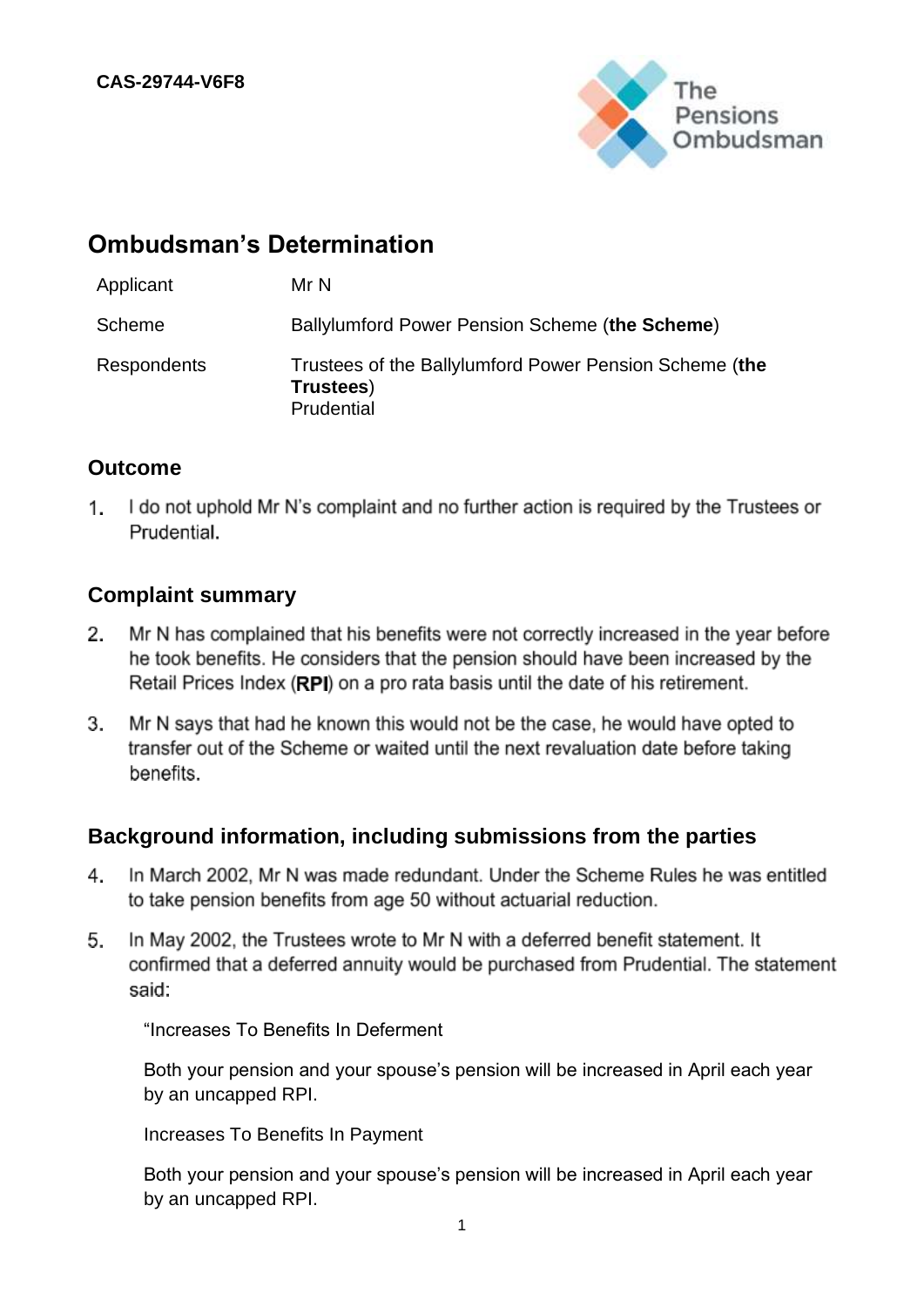…

#### Deferred Scheme Benefits

Your deferred pension and lump sum are extremely valuable benefits, which will be increased annually, normally in line with rises in the cost of living from the date of leaving until you receive the benefit."

6. A document entitled Notes About Your Deferred Pension which accompanied the deferred benefit statement said:

#### "**Pension Increases**

The pension and lump sum at date of leaving will be increased annually in line with inflation during the whole period of deferment, unless Premier Power Limited resolves that any increase in excess of 10% shall not apply. When the Pension comes into payment it continues to be increased annually."

- $7<sub>1</sub>$ In advance of his 50<sup>th</sup> birthday, Mr N requested a transfer value. On receipt of the transfer value. Mr N considered whether transferring would be in his best interests and concluded that the option between accepting benefits from the Scheme or transferring were broadly equivalent. He decided to accept the deferred annuity offered by Prudential.
- 8. On 11 January 2018, when Mr N reached age 50, the pension was put into payment.
- In April 2018, Mr N's pension was increased by RPI on a pro rata basis between 9. January and April 2018. In the belief that this was incorrect, and that the increase should have been for the full year, April 2017 to April 2018, Mr N questioned the pension increase.
- 10. Prudential responded explaining that it had applied the pension increase correctly for the period January to April 2018. Following further correspondence, it was established that Mr N's concerns stemmed from the lack of increase for the period April 2017 to January 2018.
- 11. In October 2018, Prudential provided a response to the complaint confirming that it had administered the pension increase in line with its understanding of the Scheme Rules and the Trustees agreed with that understanding. It was therefore satisfied that there was no error.
- 12. Mr N the raised this point with the Trustees, highlighting the deferred benefit statement which said the increases would be paid for the whole period of deferment.
- 13. On 15 November 2018, the Trustees responded confirming that Prudential had administered the pension increases in accordance with the Scheme Rules. specifically Rule 27 and 27.1, dealing with increases in deferment. Rule 27 and 27.1 state:

#### "27. **Deferred Pension increases**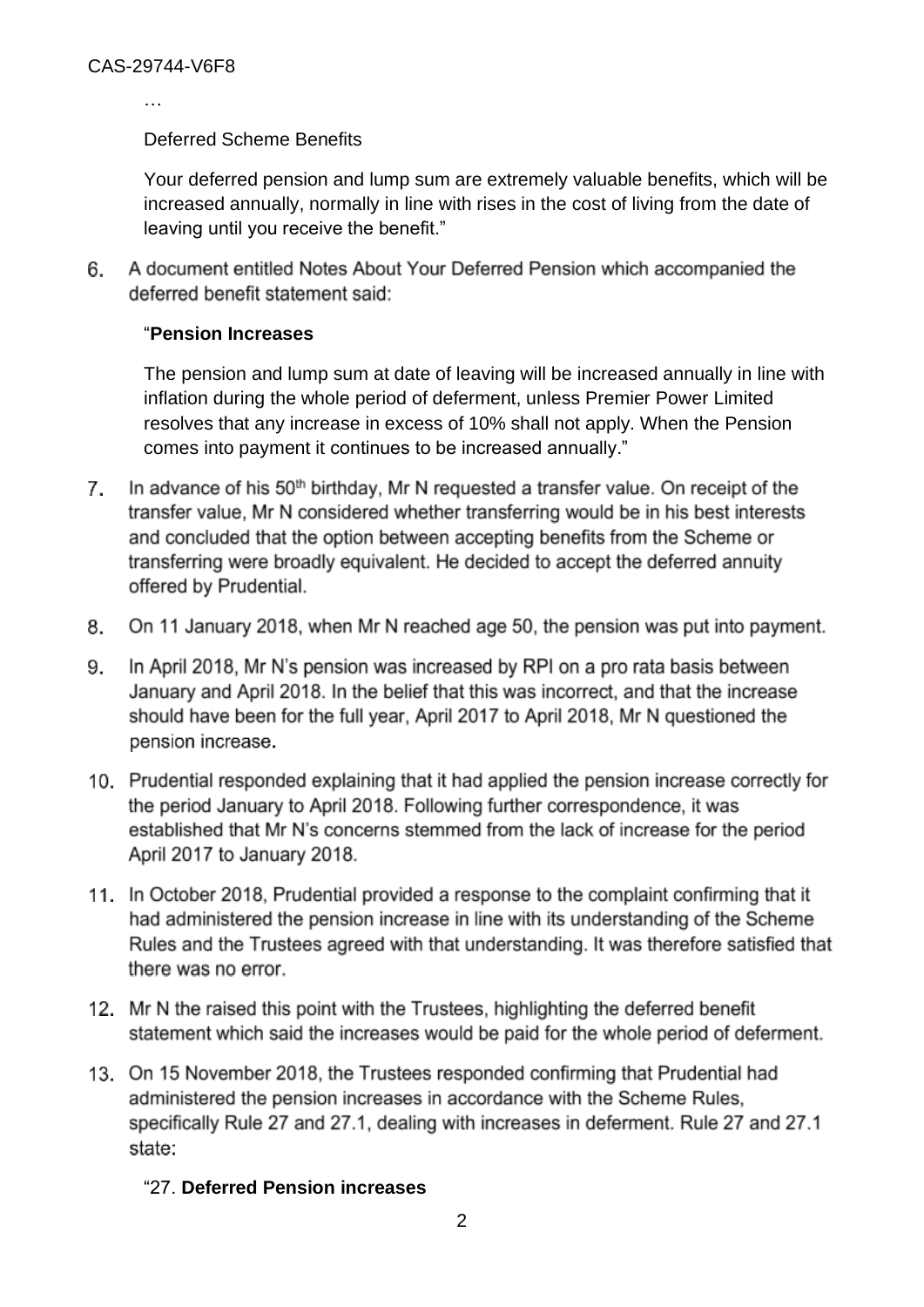The amount of each pension and of each lump sum payable to or in respect of a Contributor who leaves Pensionable Service with an entitlement to a deferred pension under the Rules shall be increased on 1 April (or such other date as the Trustees may decide) in the year following the date in which his Pensionable Service ends and in each subsequent year until it becomes payable by an amount equal to the percentage increase in the RPI Index (as defined in Rule 26.6) over the period of 12 months ending at the end of the preceding September (or such other period as the Trustees may decide).

## **Provided that**

27.1 if at the effective date of any increase under this Rule a pension has not been in deferment for twelve months, the increase will be a proportion of the percentage increase referred to in this Rule."

## **Adjudicator's Opinion**

- 14. Mr N's complaint was considered by one of our Adjudicators who concluded that no further action was required by the Respondents. The Adjudicator's findings are summarised below:-
	- The Scheme Rules take precedence over any potentially incorrect information provided by other sources and Rule 27 was administered correctly. Whilst in deferment, increases are to be applied on 1 April each year until the pension goes into payment. On being put into payment, the rules relating to deferred pensions, such as Rule 27, no longer apply.
	- Under Rule 27, a pro rata increase applied in the first year of deferment, but not in the final year of deferment.
	- Whilst Mr N might be dissatisfied with the effect of Rule 27, it does not mean the Rule is ineffective.
	- Mr N relied upon the deferred benefit statement received following his redundancy, which said:

"The pension and lump sum at date of leaving will be increased annually in line with inflation during the whole period of deferment…"

- Although one could understand why Mr N took the stance he did, the information provided was correct. The timing of the increase was "annually", meaning a single increase per year "during the whole period of deferment." The information could have been more specific, but it was technically correct, and the misunderstanding is not an administrative error.
- While Mr N may have waited before taking benefits if he had been informed that the increase would only be applied in April 2018, he had in the meantime received the pension and lump sum for the intervening months. But in any event,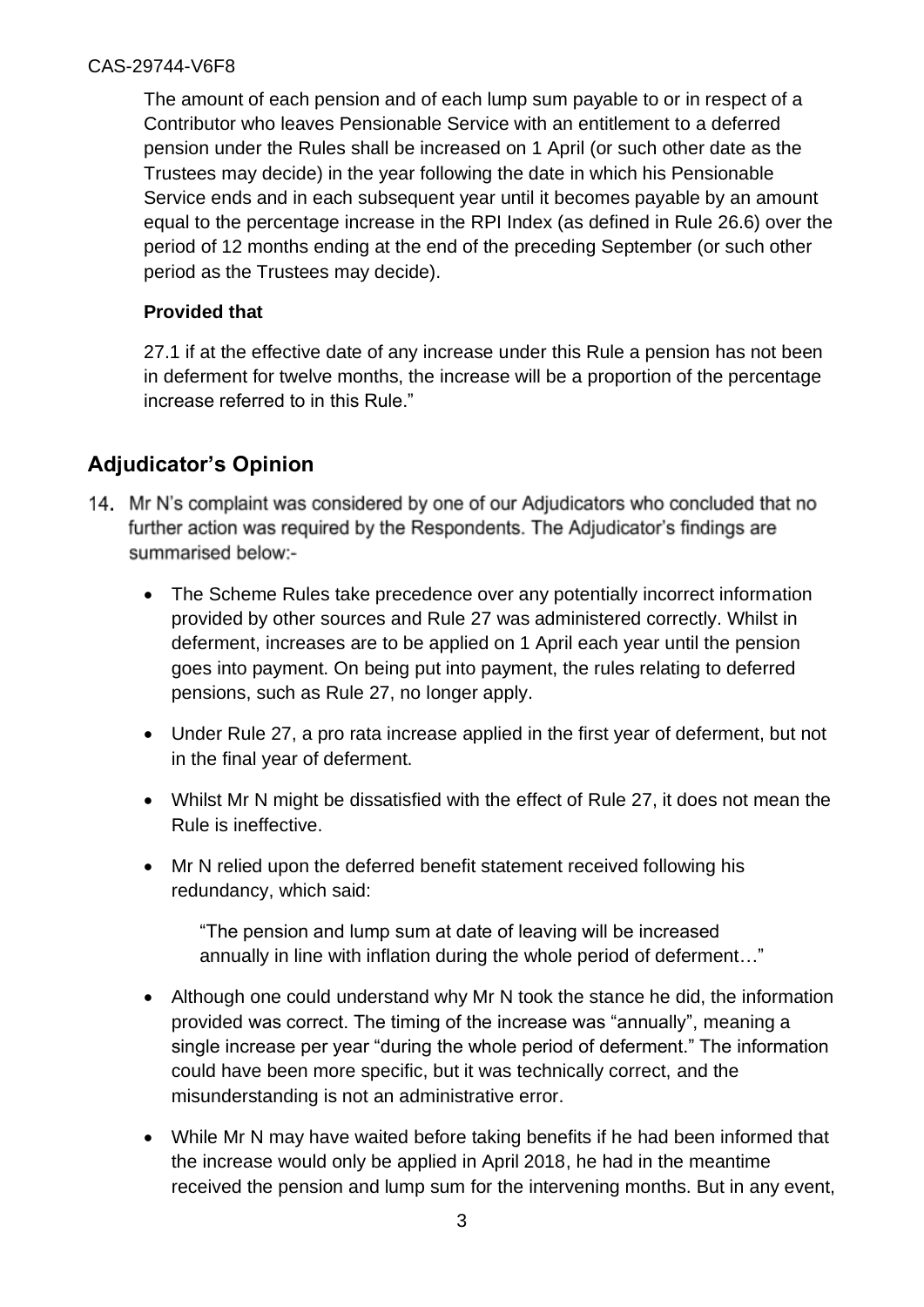#### CAS-29744-V6F8

Prudential was not required to provide retirement quotes for alternative dates without Mr N requesting them, and there was no requirement for it to have made him aware that the increase would only be applied if he deferred until after April 2018.

15. Mr N did not accept the Adjudicator's Opinion and the complaint was passed to me to consider. Mr N provided his further comments which do not change the outcome. I agree with the Adjudicator's Opinion and I will therefore only respond to the key points made by Mr N for completeness.

## **Ombudsman's decision**

- 16. Mr N contends that his interpretation of the phrase "increased annually in line with inflation during the whole period of deferment" would be the same as that which the majority of the public would reach if presented to them, and he has been misled by it. He highlights that information can be technically correct, but mislead by omission.
- 17. Additionally, Mr N has said this was the only information he received about increases in deferment. Had this been a personal pension plan, the terms would have been clear. Instead, the terms are not obvious. In particular, the use of "annually" does not suggest only whole years would benefit from the increase. Many other financial products will pay annual interest, and will pay partial interest if the account is closed. If the partial interest is lost in those circumstances, the terms of that product will specify it. No such documentation was provided to Mr N to explain it.
- 18. Having considered Mr N's arguments and the sentence in question. I accept that it could have been clearer and it is possible to interpret it in the way Mr N has. However, this was a general statement summarising the increases that would be applied and such statements are not intended to deal with every set of circumstances. Although it could have been worded more clearly. I find that it is correct and I do not conclude it was foreseeable that this sentence would be relied upon by members to make decisions on the timing of taking benefits, as Mr N appears to have done. Instead, it merely communicates the general principle of increases in deferment.
- 19. Further, if Mr N has relied upon this sentence in deciding to take benefits when he says he did, I think it would have been reasonable for him to have checked that his understanding was correct rather than to have relied upon a 16 year old statement.
- 20. Mr N has challenged the position that the Scheme Rules take precedence over incorrect information from other sources, suggesting this invites financial companies to mislead customers and not honour the incorrect information. I disagree. Pensions are often extremely long term financial instruments. Over time, often multiple iterations of Scheme Booklets and communications will be issued and mistakes do, unfortunately, occur; although as I have said, not in this case. The principle that